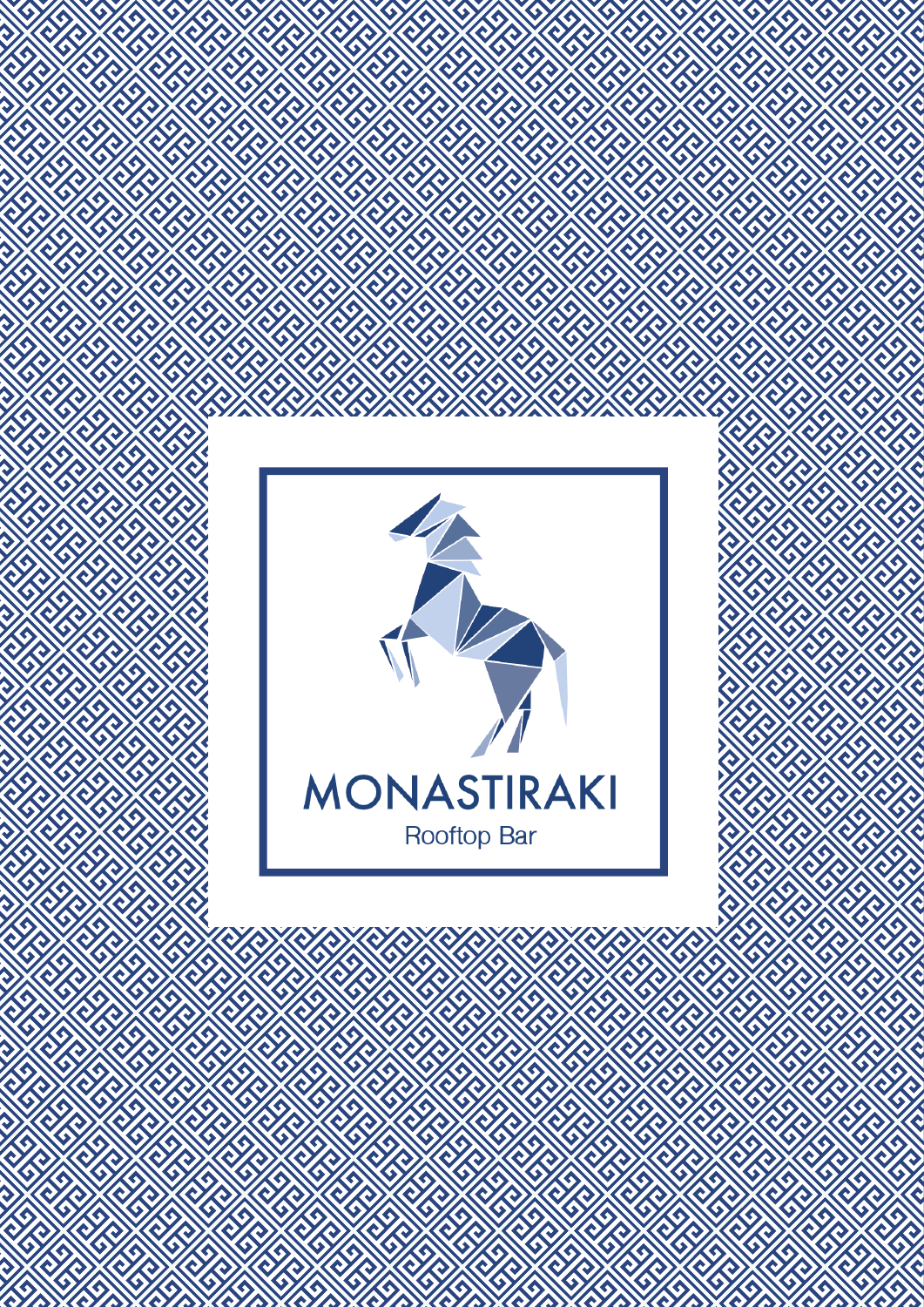

| WULKU DEEKS                                             |                   |                                             |             |
|---------------------------------------------------------|-------------------|---------------------------------------------|-------------|
| <b>Alfa Draft</b><br>330ml/500m                         | 3,00/4,00€        | <b>Carib</b><br>330ml Bottle/bucket 5+1     | 4,50/22,50€ |
| <b>Alfa Weiss</b><br>500ml                              | 5.00 <sub>€</sub> | <b>Heineken</b><br>330ml Bottle/bucket of 6 | 4,00/20,00€ |
| <b>Murphy's Irish Stout</b><br>500ml (black 4%vol)      | 5.00€             | <b>Heineken 0%</b><br>330ml / Bottle        | 4,00€       |
| <b>Radler</b><br>330ml/500m (beer with lemonade) 2% vol | 4,00/5,00€        | <b>Cider</b><br>330ml (Apple/Berry)         | 4,00€       |
| <b>Desperados</b><br>330ml (beer with tequila)          | 4,50€             |                                             |             |

#### 

#### **HOT STUFF**

**WOLRD BEERS**

150ml

. . . . . . . . . . . . . . .

| <b>Greek Coffee/Double</b>                                        | 1.50/2.00€        | Latte                       | $3,00 \in$ |
|-------------------------------------------------------------------|-------------------|-----------------------------|------------|
| <b>Espresso/Double</b>                                            | 1.50/2.00€        | <b>Nescafè</b>              | 2,50€      |
| <b>Cappuccino</b>                                                 | 2.50€             | <b>Chocolate</b>            | 4,00€      |
| <b>Cappuccino Double</b>                                          | 3.00 <sub>€</sub> | <b>Teas &amp; Infusions</b> | 2.00€      |
| Rakomelo/Inomelo<br>(Hot raki/wine with cinnamon, cloves & honey) | 6.00/4.50€        |                             |            |

# **ICED STUFF (ALCOHOL FREE)**

| <b>Ice Tea</b><br>(lemon/peach/chai) | $3,00\epsilon$    | Juices Rea              | 3,00€ |
|--------------------------------------|-------------------|-------------------------|-------|
| <b>Sodas</b>                         | 2.00€             | <b>Virgin Cocktails</b> | 4,00€ |
|                                      |                   |                         |       |
| <b>Red Bull</b>                      | 3.00 <sub>€</sub> |                         |       |

# **ICED COFFEES GREEK MICROBREWERY**

| <b>Espresso Freddo</b>   | 2.50€ | <b>PIKRI 330ml</b><br>$(IPA 5.7\% vol)$ | 4.50€ |
|--------------------------|-------|-----------------------------------------|-------|
| <b>Cappuccino Freddo</b> | 3,00€ |                                         |       |
|                          |       | KIRKI 330ml                             | 4.50€ |
| Frappè                   |       | $2,50€$ (Pale ale 5.6% vol)             |       |
|                          |       |                                         |       |
| <b>Espresso Martini</b>  | 6.00E |                                         |       |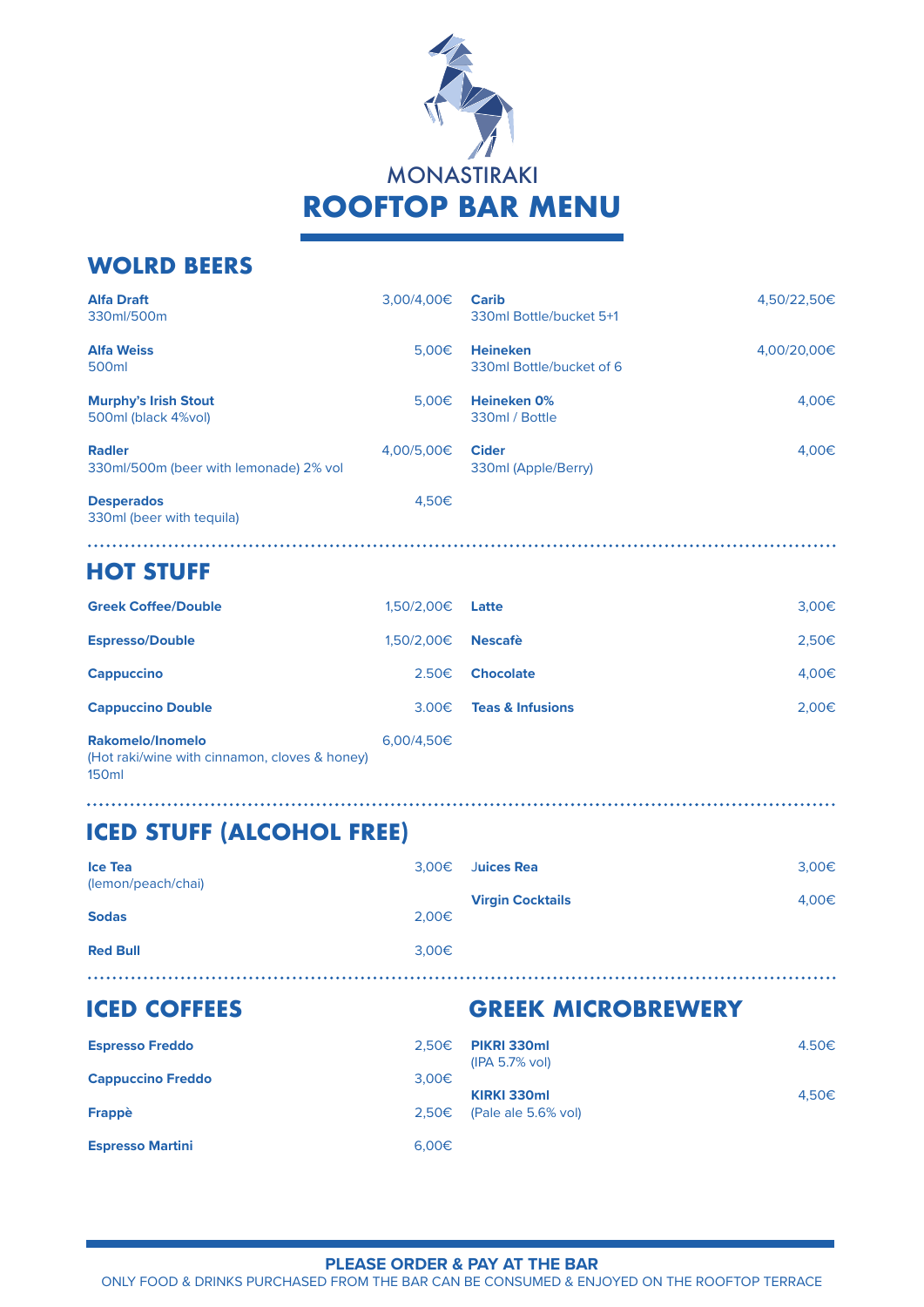

#### **FRESH SALADS SANDWICHES**

| <b>Greek Salad (VEGETARIAN)</b><br>(Classic, hearty & rustic with tomatoes<br>cucumber, peppers, olives, red onion, | $5.00 \in$ | <b>Sandwich</b><br>(Salami, cheese, tomato)                                  | 3.00 <sub>€</sub> |
|---------------------------------------------------------------------------------------------------------------------|------------|------------------------------------------------------------------------------|-------------------|
| Greek cheese & olive oil finished with<br>sprinkled oregano)                                                        |            | <b>Veggie Sandwich (VEGETARIAN)</b><br>(White cheese, tomato, olives, pepper | 3.00 <sub>€</sub> |
| <b>Bruschettas (VEGETARIAN)</b>                                                                                     | 5.00€      | and cucumber)                                                                |                   |
| (Chopped fesh tomato, Greek cheese,<br>olive oil & balsamic vinaigrette over<br>toasted bread)                      |            | <b>Toastie</b><br>(Turkey/pik nik ham & cheese)                              | 2.50 <sub>€</sub> |
|                                                                                                                     |            |                                                                              |                   |

## **TRADITIONAL DISHES PIZZAS**

**Mousaka & Greek Salad** (a bottom layer of sliced eggplant & potatoes sautéed in olive oil; a middle layer of ground beef lightly cooked with onion, garlic and spices and a top layer of Béchamel sauce, served with side Greek salad)

**Gemista & Greek Salad (VEGETARIAN)** (baked peppers & tomatoes stuffed with rice, served with side Greek salad)

| 10.00€ | <b>Pizza Margherita (VEGETARIAN)</b><br>(Pizza with tomato, mozzarella and extra<br>virgin oil from our trees finished with | $5.00 \in$ |
|--------|-----------------------------------------------------------------------------------------------------------------------------|------------|
|        | sprinkled oregano)                                                                                                          |            |

**Pizza Special** 7,00€ (add extra cheese, salami, fresh, pepper and onions to the Pizza Margherita)

#### **SPREADS - TAPAS - MEZE'**

| Loukaniko<br>(traditional beef & pork sausage)<br>chargrilled & served with cucumber &<br>mustard, great as a beer mezé) | 5.00 <sub>ε</sub> | <b>Greek Mezé Mixed Platter</b><br>(Salami, cheese, olives,<br>tomato & cucumber to share)   | 5,00€ |
|--------------------------------------------------------------------------------------------------------------------------|-------------------|----------------------------------------------------------------------------------------------|-------|
| <b>Chicken Nuggets</b><br>(breaded and baked, not fried)                                                                 | 4.00€             | <b>Tzatziki Spread (VEGETARIAN)</b><br>(cool & tangy Greek yogurt with<br>cucumber & garlic) | 3.00€ |
| <b>Kalamata Olives (VEGETARIAN)</b>                                                                                      | 2.50 <sub>€</sub> | <b>Melitzanosalata (VEGETARIAN)</b>                                                          | 3.00€ |
| <b>Greek Cheese &amp; Olives (VEGETARIAN)</b>                                                                            | $2,50 \in$        | (a light & fragrant blend of smoked<br>eggplant, garlic, shallots & lemon)                   |       |

ONLY FOOD & DRINKS PURCHASED FROM THE BAR CAN BE CONSUMED & ENJOYED ON THE ROOFTOP TERRACE